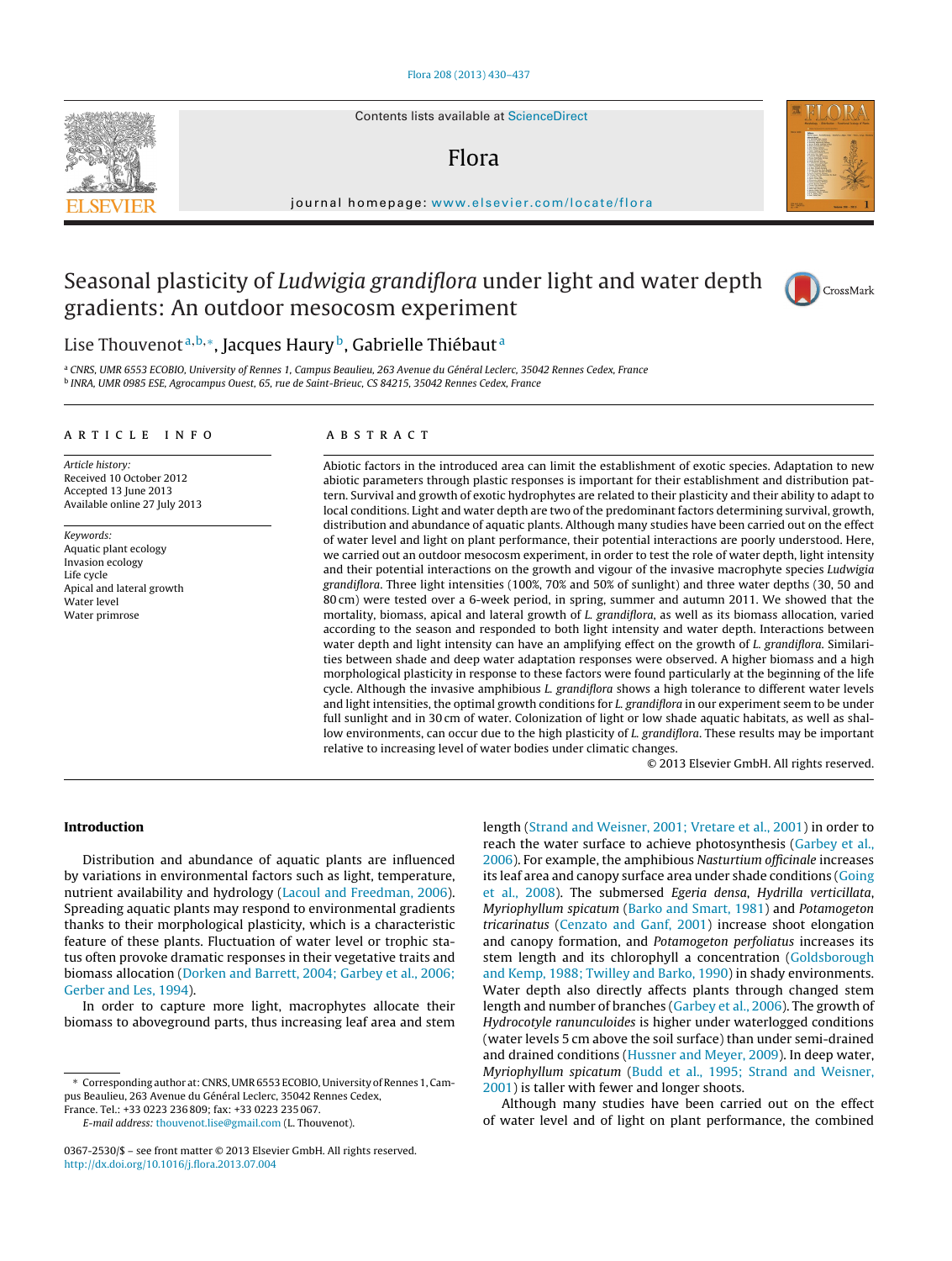effects of water depth and light are poorly understood ([Battaglia](#page-6-0) [and](#page-6-0) [Sharitz,](#page-6-0) [2006;](#page-6-0) [Mommer](#page-6-0) et [al.,](#page-6-0) [2005\),](#page-6-0) in particular in the context of invasive macrophytes. Abiotic factors in the introduced area act as a "filter" to exotic plant invasions and could limit the establishment of exotic species. Water depth and light account for 74% of the sampling variability of total biomass of macrophytes ([Hudon](#page-7-0) et [al.,](#page-7-0) [2000\).](#page-7-0) They also simultaneously affect plant growth and its vigour. Plasticity in biomass allocation and morphology is especially important for the survival and performance of aquatic plants, which may reflect their ability to occupy habitats in nature. In the case of introduced plants, phenotypic plasticity and local adaptation improve the survival and the dispersal of invasive species ([Riis](#page-7-0) et [al.,](#page-7-0) [2010\).](#page-7-0) The effect of abiotic factors on the growth of exotic plants during the invasion process has been little studied during the establishment phase. Propagules of exotic species can be introduced at any season into new ecosystems, and responses can vary according to the stages of growth, life cycle or season. Studying the adaptation to new abiotic parameters through responses or the evolution of specific life-history traits depending on the season is important when evaluating the establishment success of an exotic plant in a new ecosystem and to approaches to manage this.

Here, we tested the role of water depth and light and their potential interactions on the growth and vigour of an invasive macrophyte species, Ludwigia grandiflora subsp. hexapetala, the water primrose. According to [Hussner](#page-7-0) [\(2010\),](#page-7-0) the water level affects the growth rate of Ludwigia peploides, whereas Ludwigia grandiflora and L. peploides are also able to grow on partly flooded and drained soil ([Hussner,](#page-7-0) [2010\).](#page-7-0) To this end, the seasonal responses of L. grandiflora to three light intensities and to three water depths were analyzed in an outdoor mesocosm experiment. Growth performance and biomass allocation patterns were investigated to test the following hypotheses. (1) Both high water level and shade reduce the growth of L. grandiflora. (2) The responses due to a wide morphological plasticity vary according to the season.

## **Materials and methods**

## **Biological material**

Of the invasive amphibious plant species present worldwide, the water primrose, Ludwigia grandiflora (Michaux) Greuter and Burdet subsp. hexapetala (Hook. & Arn.) Nesom & Kartesz (2000)/Onagraceae, native to South America, is considered to be a water pest. Its amphibious character and its high morphological plasticity have allowed it to tolerate a broad range of environmental conditions, and to efficiently colonize water bodies and many types of environments ([Lambert](#page-7-0) et [al.,](#page-7-0) [2010\)](#page-7-0) of many countries in Europe ([Dutartre](#page-7-0) et [al.,](#page-7-0) [2007;](#page-7-0) [Hussner,](#page-7-0) [2009\).](#page-7-0) Ludwigia species preferentially colonize stagnant waters [\(Pieterse](#page-7-0) [and](#page-7-0) [Murphy,](#page-7-0) [1990\)](#page-7-0) and the flow velocity constrains its development [\(Dutartre](#page-7-0) et [al.,](#page-7-0) [2007\).](#page-7-0) L. grandiflora possesses a rapid growth rate and an efficient vegetative reproduction capacity [\(Okada](#page-7-0) et [al.,](#page-7-0) [2009\).](#page-7-0) This species prefers high nutrient substrates [\(Hussner,](#page-7-0) [2010\)](#page-7-0) and becomes dominant in nutrient-rich conditions ([Rejmánková,](#page-7-0) [1992\).](#page-7-0) It is tolerant to a wide range of fluctuations in habitat, including water level [\(Hussner,](#page-7-0) [2010\),](#page-7-0) soil moisture [\(Ruaux,](#page-7-0) [2008\),](#page-7-0) and salinity [\(Thouvenot](#page-7-0) et [al.,](#page-7-0) [2012\).](#page-7-0)

## **Experimental design**

The experiment was carried out in 2011, in the INRA Aquatic Ecology and Ecotoxicology Experimental Research Unit in Rennes (Brittany, France). Nine outdoor mesocosms (6 m in length  $\times$  4 m in wide  $\times$  1.20 m in depth; 18 m<sup>3</sup>) of the experimental platform were selected. Each mesocosm was lined with a green plastic film which limited light reflection and was then filled with  $15 \text{ m}^3$  of tap water.

The impacts of light intensity and water depth on the growth of L. grandiflora were tested during the vegetative period (spring, summer and autumn). Three light intensities (100%, 70% and 50% of sunlight) and three water depths (30, 50 and 80 cm) were tested. Light intensities were created using green polyethylene shade canvases (95 g m<sup>-2</sup>), with an anti U.V. treatment (BOUILLION S.A.S. Innovations, France). For example, for one summer day, at a water depth of 50 cm, under natural light intensity (100%), we measured  $25.03 \pm 6.77$  PAR (mean  $\pm$  sd;  $\mu$ mol cm<sup>2</sup> s<sup>-1</sup>), 18.58  $\pm$  4.97 PAR for 70% of sunlight and  $10.36 \pm 3.07$  PAR for 50%. Breezeblocks were used to increase the height of the plants and shade canvases were arranged above the mesocosms and fixed to the ground, without preventing air circulation. The experiment was a randomized split-plot design. Three blocks with three mesocosms were defined. Each light intensity was represented in each block, with one light intensity per mesocosm (light intensity = wholeplot) and three replicates per intensity. Each mesocosm was divided into three sections to create three random water levels (water depth = subplot) with 9 replicates at the whole-plot level (9 mesocosms). 18 plants were transplanted into each mesocosm (six plants per water depth).

162 water primrose individuals (approximately 15 cm long shoot sections with an apex and without buds and roots) were collected in spring, in summer and in autumn 2011 from a pond called Apigné (01°44′25.2″ O, 48°05′41.4″ N), in Brittany (France). The macrophytes were washed and dry-blotted carefully before being weighed fresh. Five cm of each individual of L. grandiflora were planted in separate plastic pots, each 15 cm in diameter and 20 cm high, containing 12 cm of organic substrate and 3 cm of sand. The organic substrate (Bio Substrats 693, Klasmann, Germany, pH  $\approx$  6.3; conductivity: 40 mS cm−1, with fertilizer NF U 42-001 (Regulations CE n =  $834/2007$  and 889/2008)), consisted of frozen black Sphagnum peat, white sod peat, white peat and coco fibres, which corresponded to 40% of dry matter using gross product mass, or 85% of organic matter using dry product mass, and with a water retention capacity of 70%. Sand was used to stabilize the substrate and to avoid turbidity. The experiment was carried out over a period of 6 weeks, because L. grandiflora biomass can double in 15–20 days in slow flowing waters and in 70 days in rivers ([EPPO,](#page-7-0) [2011\),](#page-7-0) which can lead to competition between plants. During the experiment, tap water was added to maintain a constant water depth, and physico-chemical parameters were recorded at the beginning of each experiment in each mesocosm ([Table](#page-2-0) 1). Dissolved oxygen concentration, pH and conductivity were measured using portable apparatuses (HACH HQ10-HQ30; WTW Sentis Plus 41 and WTW Tetracon 325, respectively). Concentrations of nutrients (NO $_2^{\rm -}$ ,  $NO<sub>3</sub>^-$ , NH<sub>4</sub><sup>+</sup>, PO<sub>4</sub><sup>3-</sup>) were performed using spectrophotometric techniques (WTW kit and Photolab S12). Water temperature was monitored every 30 min in three mesocosms: one mesocosm per light intensity, using an HOBO Pendant Temp/Light Data Logger (64K, UA-002-64).

## **Morphological traits**

At the end of each experiment, nine morphological parameters were measured on each individual. The ability to characterize the growth of macrophytes is based on the Relative Growth Rate (RGR) of the plants, and its measurement was adapted from [Hunt](#page-7-0) [\(1990\):](#page-7-0)  $RGR = (\ln B1 - \ln B0)/(T1 - T0)$ , where B0 and B1 refer to total fresh biomass at times 0 and 1. The apical growth (main stem length, mean length of stem internodes, perimeter of the main stem (measured at stem base), the lateral growth (number and mean length of lateral shoots) and biomass allocation were measured. Biomass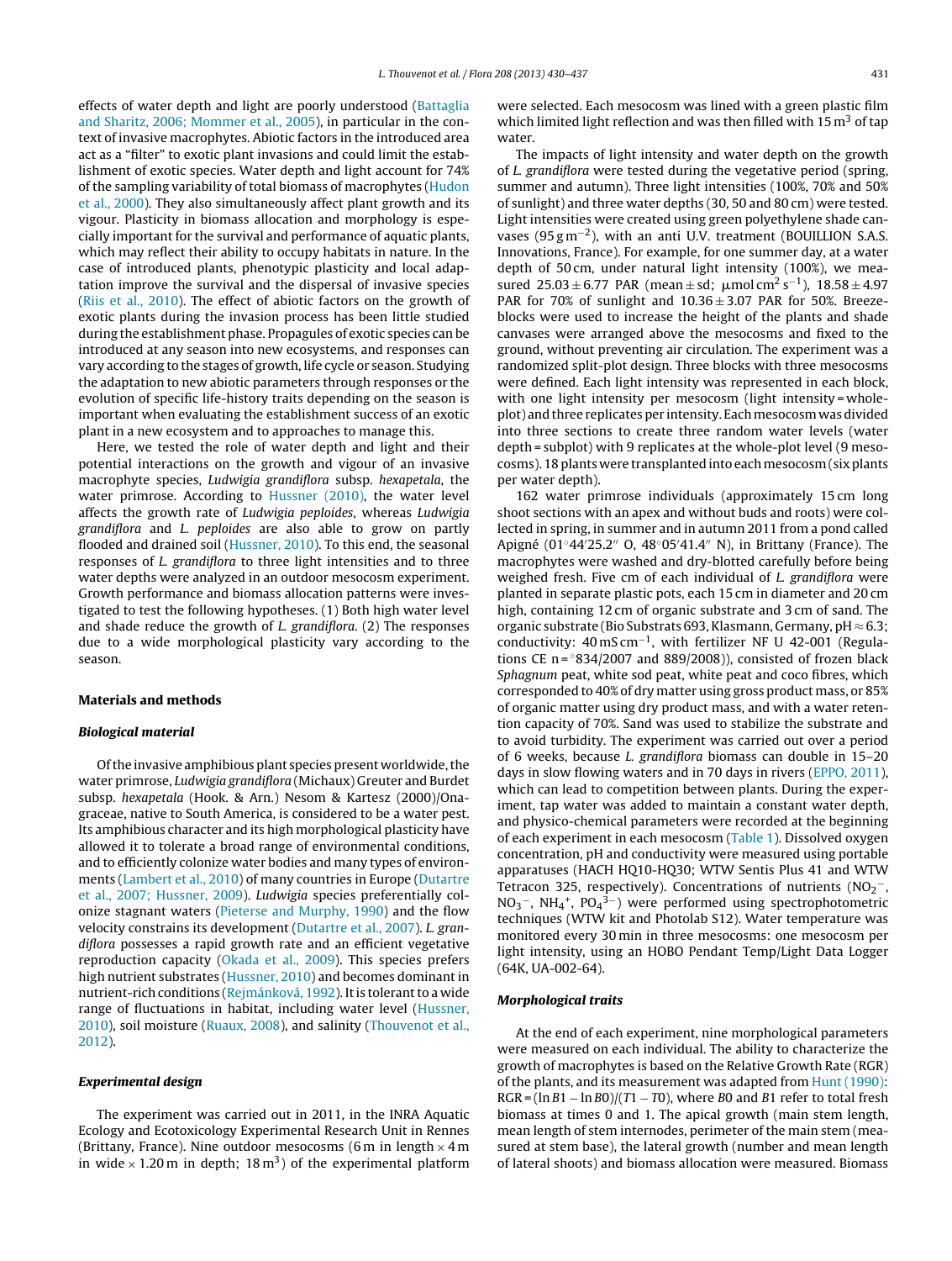<span id="page-2-0"></span>

| ł |  |
|---|--|
|   |  |

| Table 1                                                                                            |  |
|----------------------------------------------------------------------------------------------------|--|
| Climatic conditions and physico-chemical composition of water (mean $\pm$ SE; n=9) at each season. |  |

|                                        | Environmental conditions |                                              |                                                    | Physico-chemical composition of water            |                                |                                                                                                         |                               |                           |                                            |                                                                                                |
|----------------------------------------|--------------------------|----------------------------------------------|----------------------------------------------------|--------------------------------------------------|--------------------------------|---------------------------------------------------------------------------------------------------------|-------------------------------|---------------------------|--------------------------------------------|------------------------------------------------------------------------------------------------|
|                                        | Precipitation<br>(mm)    | Air<br>temperature<br>(°C)                   | Water<br>temperature                               | Dissolved oxygen<br>concentration<br>(mg/l)      | pH                             | Conductivity<br>$(\mu S/cm)$                                                                            | $NH_4$ <sup>+</sup><br>(mg/l) | NO <sub>2</sub><br>(mg/l) | NO <sub>3</sub><br>(mg/l)                  | $PO4$ <sup>3-</sup><br>(mg/l)                                                                  |
| Spring<br>Summer 81.05<br>Autumn 25.05 | 30.35                    | $15.6 + 1.2$<br>$17.7 + 0.7$<br>$15.7 + 2.6$ | $21.03 + 0.06$<br>$21.27 + 0.04$<br>$17.14 + 0.05$ | $11.95 + 0.60$<br>$10.97 + 0.42$<br>$1121 + 044$ | $8.86 + 0.04$<br>$8.38 + 0.09$ | $8.66 + 0.15$ 386.00 + 12.61 0.11 + 0.02 0.26 + 0.03 22.36 + 0.54<br>$479.00 + 6.51$<br>$430.66 + 7.38$ |                               |                           | $0.10 + 0.02$ $0.20 + 0.02$ $22.57 + 0.51$ | $0.02 + 0.002$<br>$0.02 + 0.002$<br>$0.08 + 0.05$ $0.15 + 0.01$ $20.03 + 0.55$ $0.008 + 0.004$ |

allocation was determined using the root/shoot ratio, the weight of pneumatophores, as well as the length and width of leaves. The root/shoot ratio was determined from the fresh weight of belowground and above-ground parts after rinsing to remove sand. Nine leaves were taken randomly from each plant in order to measure their length and width using Scion Image software.

## **Statistical analysis**

Survival of individuals was analyzed using a generalized linear model. The results of the mesocosm experiment were analyzed using split-plot analysis of variance with season, light and water depth as factors. ANOVA assumptions regarding normality were not met for all traits (using the Shapiro–Wilk W-test; [Zar,](#page-7-0) [1984\).](#page-7-0) Therefore, transformations were used to meet ANOVA assumptions regarding homoscedasticity and normality and applying Tukey's HSD tests. Statistical tests were performed using statistical RTM 2.13.0 software. Untransformed means and standard errors are presented for ease of interpretation.

## **Results**

## **Survival rate**

The rate of mortality of L. grandiflora differed according to season (Table 2). The mortality of propagules was impacted by the interaction "season-light intensity-water depth" ( $Df = 8$ ;  $F = 403.16$ ;  $p = 0.03$ ). The mortality of L. grandiflora was higher in summer and lower in autumn than in spring ( $Df = 2$ ;  $F = 548.94$ ;  $p < 0.0001$ ; [Table](#page-3-0) 3). Less than 50% of the individuals survived at water depths of 50 and 80 cm (Df = 2;  $F = 563.99$ ;  $p < 0.000$ ; Table 2). However, the survival of L. grandiflora increased in the shade (50% of light intensity; Df = 2;  $F = 602.29$ ;  $p < 0.0001$ ; Table 2). Season, light intensity, water depth and their interactions had an impact on growth (apical and lateral) as well as the biomass allocation of the water primrose.

#### **Table 2**

Rate of mortality (%) of Ludwigia grandiflora at each season according to both light intensity and water depth.

|                 | Rate of mortality of propagules (%) |          |        |        |
|-----------------|-------------------------------------|----------|--------|--------|
|                 | Treatment                           | Spring   | Summer | Autumn |
| 100% sunlight   | $30 \, \text{cm}$                   | 23.5     | 44.4   | 38.9   |
|                 | 50 cm                               | 38.9     | 100    | 66.7   |
|                 | 80 cm                               | 55.6     | 94.4   | 83.3   |
| 70% of sunlight | $30 \, \text{cm}$                   | 16.7     | 44.4   | 44.4   |
|                 | 50 cm                               | 11.1     | 83.3   | 94.4   |
|                 | 80 cm                               | 55.6     | 100    | 94.4   |
| 50% of sunlight | $30 \, \text{cm}$                   | $\Omega$ | 22.2   | 5.6    |
|                 | 50 cm                               | 5.6      | 44.4   | 11.1   |
|                 | 80 cm                               | 50       | 55.6   | 16.7   |



Fig. 1. Influence of the combined action of light intensity and water depth (a), season and water depth (b) and season and light intensity (c) on the Relative Growth Rate (g  $g^{-1}$  d<sup>-1</sup>; mean  $\pm$  SE) of L. grandiflora. Different small letters above columns indicate significant differences between treatments. Tendencies are in italics.

## **Biomass**

The RGR depended on the interactions between "light intensity and water depth", "light intensity and water depth" and "season-light intensity". The biomass tended to decrease with an increase in water depth and shade (Df = 4;  $F = 2.26$ ;  $p = 0.06$ ; Fig. 1a;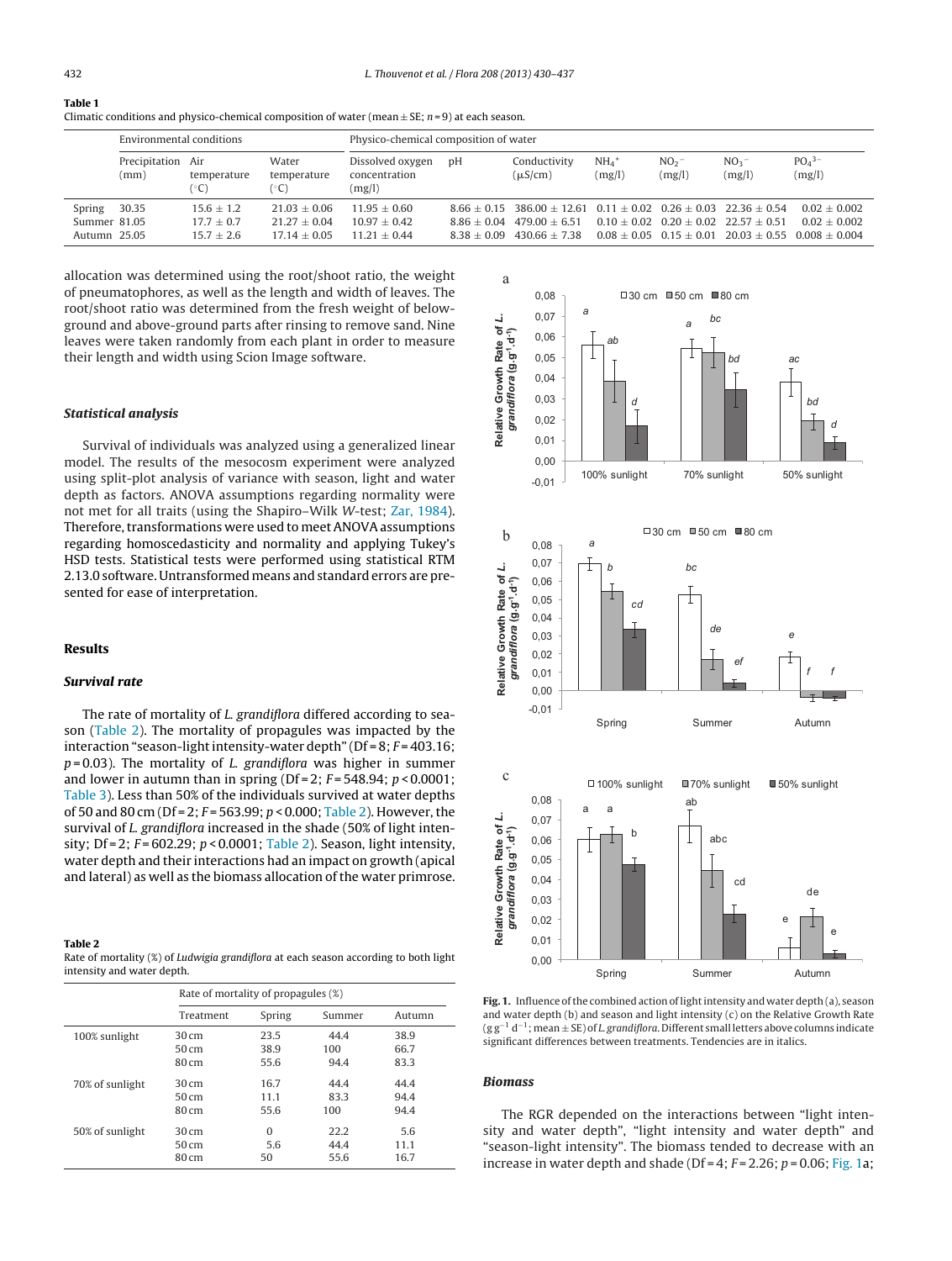<span id="page-3-0"></span>

|                      |                                         | First step split-plot ANOVA |           |                                                          |                         |                                                           |                              |                                        |                                  | Second step split-plot ANOVA                             |                             |                                                       |                                                  |                                                                                     |                         |                                                 |                             |                                                                                                                                                                                                                                                                                                                                                                                                                |
|----------------------|-----------------------------------------|-----------------------------|-----------|----------------------------------------------------------|-------------------------|-----------------------------------------------------------|------------------------------|----------------------------------------|----------------------------------|----------------------------------------------------------|-----------------------------|-------------------------------------------------------|--------------------------------------------------|-------------------------------------------------------------------------------------|-------------------------|-------------------------------------------------|-----------------------------|----------------------------------------------------------------------------------------------------------------------------------------------------------------------------------------------------------------------------------------------------------------------------------------------------------------------------------------------------------------------------------------------------------------|
|                      | Season (S)                              |                             | Block (B) |                                                          | Light (                 |                                                           | $B \times S$                 |                                        | Jepth (D)                        |                                                          | $L \times D$                |                                                       | $S \times D$                                     |                                                                                     | $\overline{s} \times 1$ |                                                 | $S \times L \times D$       |                                                                                                                                                                                                                                                                                                                                                                                                                |
|                      |                                         |                             |           |                                                          |                         | p                                                         |                              | p                                      |                                  |                                                          |                             |                                                       |                                                  |                                                                                     |                         |                                                 |                             |                                                                                                                                                                                                                                                                                                                                                                                                                |
| RGR                  | 83.81                                   | $0.0001$ 10.68              |           | 0.0001                                                   | 28.68                   | 0.0001                                                    | 1.07                         | 0.37                                   | 52.92                            | :0.0001                                                  | 2.26                        | 0.06                                                  | 2.01                                             | 0.09                                                                                | 4.21                    | 0.003                                           | 0.62                        | 571                                                                                                                                                                                                                                                                                                                                                                                                            |
| <b>Apical growth</b> |                                         |                             |           |                                                          |                         |                                                           |                              |                                        |                                  |                                                          |                             |                                                       |                                                  |                                                                                     |                         |                                                 |                             |                                                                                                                                                                                                                                                                                                                                                                                                                |
| item length          | 81.65                                   |                             | 5.60      |                                                          | 7.16                    |                                                           |                              |                                        |                                  |                                                          |                             |                                                       |                                                  |                                                                                     |                         |                                                 |                             |                                                                                                                                                                                                                                                                                                                                                                                                                |
| Internode length     | 9.99                                    | $-0.0001$                   | 0.59      | $0.56$<br>$0.56$<br>$0.21$                               | 8.94<br>31.41           | $\begin{array}{c} 0.0009 \\ 0.0002 \\ 0.0001 \end{array}$ | 2.43<br>0.55<br>2.15         | $0.63$<br>$0.63$<br>$0.07$             | 8.17<br>29.32<br>31.97           | $0.0001$<br>$0.0001$<br>$0.0001$                         | $1.00$<br>$3.80$<br>$3.80$  | $\begin{array}{c} 0.41 \\ 0.004 \\ 0.005 \end{array}$ | 53<br>8.88<br>0.21                               | $\begin{array}{c} 0.0001\ 0.0001\ 0.93 \end{array}$                                 | 0.79<br>3.05<br>6.17    | 0.53<br>0.02<br>0.0001                          | 0.96<br>3.01<br>1.79        | $0.45$<br>0.01<br>0.10                                                                                                                                                                                                                                                                                                                                                                                         |
| Stem perimeter       | 19.30                                   | $-0.0001$                   | 1.59      |                                                          |                         |                                                           |                              |                                        |                                  |                                                          |                             |                                                       |                                                  |                                                                                     |                         |                                                 |                             |                                                                                                                                                                                                                                                                                                                                                                                                                |
| Lateral growth       |                                         |                             |           |                                                          |                         |                                                           |                              |                                        |                                  |                                                          |                             |                                                       |                                                  |                                                                                     |                         |                                                 |                             |                                                                                                                                                                                                                                                                                                                                                                                                                |
| Lateral shoot        | 20.75<br>38.94                          | 0.0001                      | 11.43     | $-0.0001$                                                | 21.92<br>24.64          |                                                           | $3.15$<br>$1.68$             | $0.015$<br>$0.16$                      | 68.78<br>14.68                   | $-0.0001$                                                | 3.56<br>7.13                |                                                       | 0.76<br>13.82                                    |                                                                                     | 6.27<br>1.25            | $0.0001$<br>$0.29$                              | $1.95$<br>$4.28$            |                                                                                                                                                                                                                                                                                                                                                                                                                |
| Shoot length         |                                         | 0.0001                      | 1.50      | 0.22                                                     |                         | 0.0001                                                    |                              |                                        |                                  |                                                          |                             | $0.008$<br>$0.0001$                                   |                                                  | $0.55$<br>$0.0001$                                                                  |                         |                                                 |                             | $0.07$<br>0.001                                                                                                                                                                                                                                                                                                                                                                                                |
| Biomass allocation   |                                         |                             |           |                                                          |                         |                                                           |                              |                                        |                                  |                                                          |                             |                                                       |                                                  |                                                                                     |                         |                                                 |                             |                                                                                                                                                                                                                                                                                                                                                                                                                |
| Root/shoot ratio     |                                         |                             | 7.11      |                                                          |                         |                                                           |                              |                                        |                                  |                                                          | 1.17                        |                                                       |                                                  |                                                                                     |                         |                                                 |                             |                                                                                                                                                                                                                                                                                                                                                                                                                |
| Aerenchyma roots     |                                         | 0.0001                      | 7.30      | $\begin{array}{c} 0.001 \\ 0.0008 \\ 0.0001 \end{array}$ | 36.26<br>16.46          |                                                           |                              |                                        |                                  |                                                          |                             |                                                       |                                                  |                                                                                     |                         |                                                 |                             |                                                                                                                                                                                                                                                                                                                                                                                                                |
| LDMC                 |                                         | 0.0001                      | 19.54     |                                                          |                         |                                                           |                              |                                        |                                  |                                                          |                             |                                                       |                                                  |                                                                                     |                         |                                                 |                             |                                                                                                                                                                                                                                                                                                                                                                                                                |
| Leaf length          | 64.87<br>22.51<br>24.51<br>25.74<br>201 | :0.0001                     | 2.23      | 0.11                                                     | 42.89<br>12.11<br>40.15 | $0.0001$<br>$0.0001$<br>$0.0001$<br>$0.0001$              | 3.13<br>0.13<br>7.75<br>2.03 | 0.01<br>0.97<br>0.005<br>0.009<br>0.00 | 52.06<br>92.31<br>67.39<br>54.06 | $0.0001$<br>$0.0001$<br>$0.0001$<br>$0.0001$<br>$0.0001$ | $49907$<br>$7907$<br>$7473$ | ្ល<br>0.000<br>0.000<br>0.000                         | $7.578$<br>$0.578$<br>$0.68$<br>$0.58$<br>$0.68$ | $\begin{array}{c} 0.08 \\ 0.0001 \\ 0.01 \\ 0.0001 \\ 0.0001 \\ 0.0001 \end{array}$ | 0.3140.74<br>0.3140.74  | ្ន<br>ភូមិ <b>នី នី នី</b><br>ភូមិ <b>ទី ទី</b> | 55<br>0.74 562<br>0.0 7 562 | $\begin{array}{@{}c@{\hspace{1em}}c@{\hspace{1em}}c@{\hspace{1em}}c@{\hspace{1em}}c@{\hspace{1em}}c@{\hspace{1em}}c@{\hspace{1em}}c@{\hspace{1em}}c@{\hspace{1em}}c@{\hspace{1em}}c@{\hspace{1em}}c@{\hspace{1em}}c@{\hspace{1em}}c@{\hspace{1em}}c@{\hspace{1em}}c@{\hspace{1em}}c@{\hspace{1em}}c@{\hspace{1em}}c@{\hspace{1em}}c@{\hspace{1em}}c@{\hspace{1em}}c@{\hspace{1em}}c@{\hspace{1em}}c@{\hspace{$ |
| Leaf width           |                                         | 0.0001                      | 3.72      | 0.02                                                     |                         | 0.0001                                                    |                              |                                        |                                  |                                                          |                             |                                                       |                                                  |                                                                                     |                         |                                                 |                             |                                                                                                                                                                                                                                                                                                                                                                                                                |
|                      |                                         |                             |           |                                                          |                         |                                                           |                              |                                        |                                  |                                                          |                             |                                                       |                                                  |                                                                                     |                         |                                                 |                             |                                                                                                                                                                                                                                                                                                                                                                                                                |

Table 3). Medium and high water levels (50 and 80 cm) led to a decrease in biomass of L. grandiflora , especially in summer and autumn (Df = 4;  $F = 2.01$ ;  $p = 0.09$ ; [Fig.](#page-2-0) 1b; Table 3) compared with the high biomass obtained at water depths of 30 cm in spring. Furthermore, the RGR of L. grandiflora decreased strongly with increasing shade in autumn (Df=4;  $F=4.21$ ;  $p=0.003$ ; [Fig.](#page-2-0) 1c; Table 3).

## **Apical growth**

Stem perimeter decreased as sunlight decreased and water depth increased. At 50% of the light intensity, at water depths of 50 and 80 cm, and under full and 70% of the sunlight at water depths of 80 cm, it was lower than at water depths of 30 cm in full sunlight (Df = 4;  $F = 3.80$ ;  $p = 0.005$ , Table 3). Internode length and stem perimeter of L. grandiflora were related to "light intensity and water depth". Internode length was higher at water depths of 80 cm and increased with shade (Df = 4;  $F = 3.92$ ;  $p = 0.004$ ; [Fig.](#page-4-0) 2a). Stem length, as well as internode stem length were also explained by the "season-water depth" interaction: the length of stem (Df = 4; F=8.52; p<0.0001; Table 3) and internode length (Df=4; F=9.88; p < 0.0001; [Fig.](#page-4-0) 2b) were lower in summer and autumn at all water depths than in spring, especially at water depths of 80 cm. Furthermore, the "season-light intensity" interaction induced changes in internode length and stem perimeter of *L. grandiflora*: the stem perimeter was higher in spring and summer than in autumn whatever the light intensities, especially under full sunlight conditions (Df = 4;  $F$  = 6.17;  $p$  = 0.0001, Table 3). Conversely, internode length increased with the shade and was optimal at the beginning of the year: it was the highest at 50% of sunlight in spring (Df = 4; F = 3.05; p = 0.02; [Fig.](#page-4-0) 2c).

## **Lateral growth**

The production of lateral shoots decreased with increased water depth and shade: L. grandiflora produced more lateral shoots at water depths of 30 cm under full sunlight and 70% of sunlight (Df = 4;  $F = 3.56$ ;  $p = 0.008$ ; [Fig.](#page-4-0) 3a; Table 3) and lateral shoots were smaller at 50% of light intensity whatever the water depth, compared to water depths of 30 cm in full sunlight and 70% of sunlight (Df = 4;  $F$  = 7.13;  $p < 0.0001$ ; Table 3). There was no significant effect of the "season-water depth" interaction on the number of lateral shoots [\(Fig.](#page-4-0) 3b; Table 3 ) but they were longer at water depths of 30 and 50 cm in spring, as well as at water depths of 30 cm in summer, than at all water depths in autumn ( $Df = 4$ ;  $F = 13.82$ ;  $p < 0.0001$ , Table 3). Furthermore, the number of lateral shoots produced was higher whatever the light intensities in spring and summer under full sunlight and 70% of sunlight, than in autumn (Df=4;  $F = 6.27$ ; p < 0.0001, [Fig.](#page-4-0) 3c; Table 3).

## **Biomass allocation**

The root/shoot ratio of L. grandiflora decreased significantly with an increase in water depth (Df = 2;  $F = 52.06$ ;  $p < 0.0001$ ; [Fig.](#page-4-0) 4a), and was the lowest at 50% of sunlight, whereas the root/shoot ratio was also higher under 70% of sunlight than under full sunlight conditions (Df = 2;  $F = 36.26$ ;  $p < 0.0001$ ; [Fig.](#page-4-0) 4b). Furthermore, it was the lowest in autumn and lower to a lesser extent in summer than in spring (Df = 2;  $F$  = 64.98;  $p$  < 0.0001; [Fig.](#page-4-0) 4c). Pneumatophore biomass washigher at water depths of 30 cmunder full sunlight and 70% of sunlight than at 50 and 80 cm at all light intensities (Df = 4;  $F$ = 3.40;  $p$  = 0.01; Table 3). Additionally, pneumatophore biomass was higher at water depths of 30 cm in spring and summer than in autumn and at 50 and 80 cm whatever the season (Df = 4;  $F$  = 6.55; p<0.0001; Table 3). In spring and summer under full sunlight and 70% of sunlight, the quantity of pneumatophores tended to be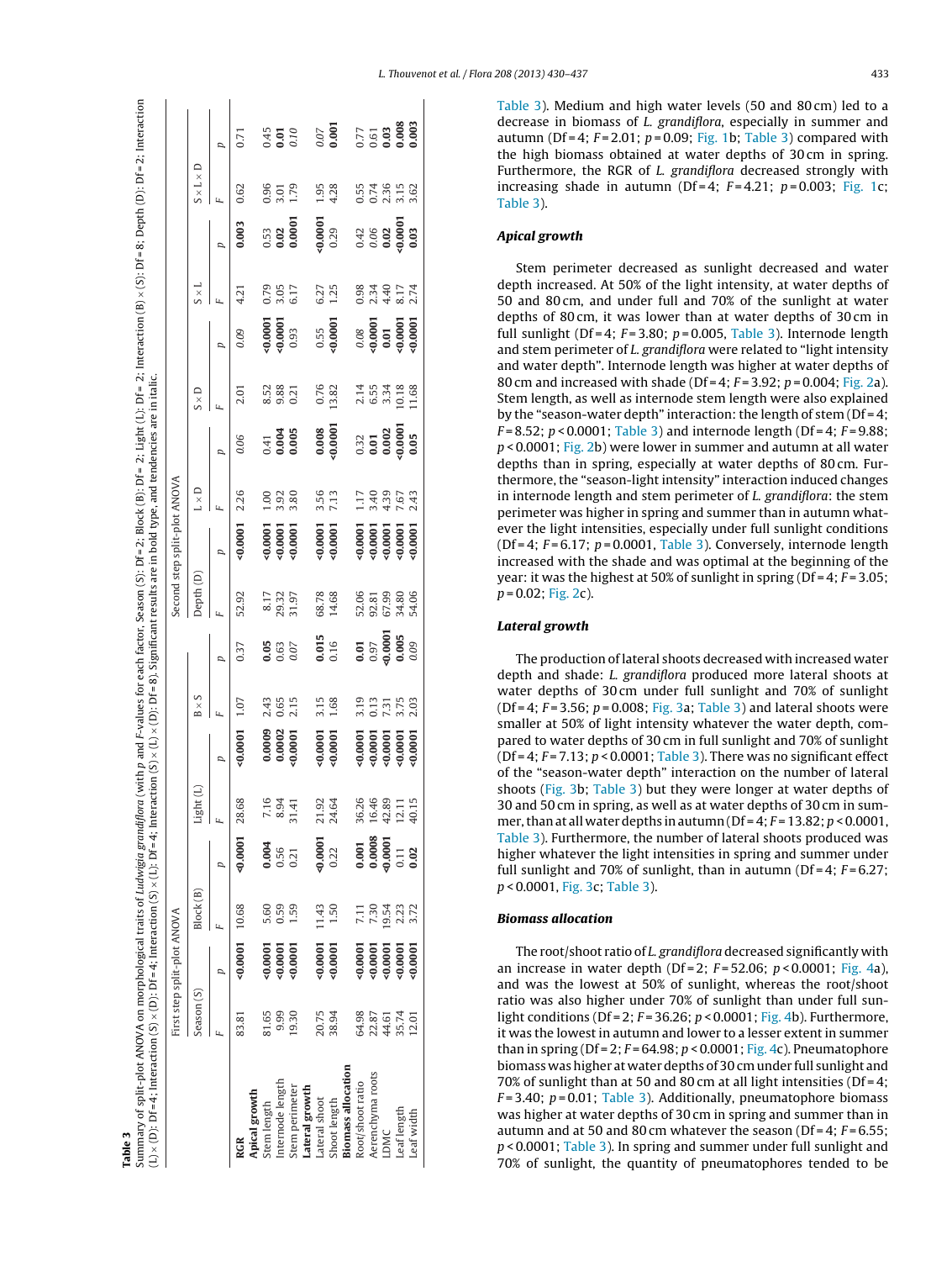<span id="page-4-0"></span>

Fig. 2. Influence of the combined action of light intensity and water depth (a), season and water depth (b) and season and light intensity (c) on the internode stem length (cm; mean  $\pm$  SE) of L. grandiflora. Different small letters above columns indicate significant differences between treatments.



**Fig. 3.** Influence of the combined action of light intensity and water depth (a), season and water depth (b) and season and light intensity (c) on the number of lateral shoots (mean ± SE) produced by L. grandiflora. Different small letters above columns indicate significant differences between treatments.



**Fig. 4.** Influence of water depth (a), light intensity (b) and season (c) (mean ± SE) on the root/shoot ratio of L. grandiflora. Different small letters above columns indicate significant differences between treatments.

higher than at 50% of sunlight and in autumn at all light intensities  $(Df=4; F=2.34; p=0.06, Table 3).$  $(Df=4; F=2.34; p=0.06, Table 3).$  $(Df=4; F=2.34; p=0.06, Table 3).$ On the other hand, the leaf morphology varied according to

the "season-light intensity-water depth" interaction [\(Table](#page-3-0) 3). Leaf length (Df = 4;  $F = 7.67$ ;  $p < 0.001$ ; [Fig.](#page-5-0) 5a, [Table](#page-3-0) 3) and leaf width (Df = 4;  $F = 2.43$ ;  $p = 0.05$ , [Table](#page-3-0) 3) of L. grandiflora decreased strongly with increased water depth under full sunlight, whereas the decrease with water depth was lowest under 70% and 50% of sunlight. Our results showed that *L. grandiflora* increased its leaf area (leaf length:  $Df = 4$ ;  $F = 10.18$ ;  $p < 0.001$ ; [Fig.](#page-5-0) 5b, [Table](#page-3-0) 3 and leaf width:  $Df = 4$ ;  $F = 11.68$ ;  $p < 0.0001$ , [Table](#page-3-0) 3) more in spring and summer at water depths of 30 cm than at 80 cm in spring and summer, and whatever the water depths in autumn. Furthermore, leaflength was higher in spring at 70% of sunlight and in summer at all light intensities than under full sunlight and 70% of sunlight in autumn ( $Df = 4$ ;  $F = 8.17$ ;  $p < 0.001$ ; [Fig.](#page-5-0) 5c, [Table](#page-3-0) 3). Leaf width was higher in spring at all light intensities and in summer under full sunlight than in autumn under full sunlight (Df = 4;  $F = 2.74$ ;  $p = 0.03$ ; [Table](#page-3-0) 3).

## **Discussion**

## **Responses to light intensity and to water level**

Survival, vigour and growth (apical and lateral) of Ludwigia grandiflora, as well as its biomass allocation varied according to season and responding to both light intensity and water depth. Although the influence of 70% of sunlight resulted in only small differences of the measured parameters as compared with the full sunlight intensity, the root/shoot ratios, stem lengths and leaf areas were stimulated under reduced light (70% of sunlight intensity). These results indicate that more biomass (and hence also energy) was allocated to the stem to facilitate its elongation, and to leaves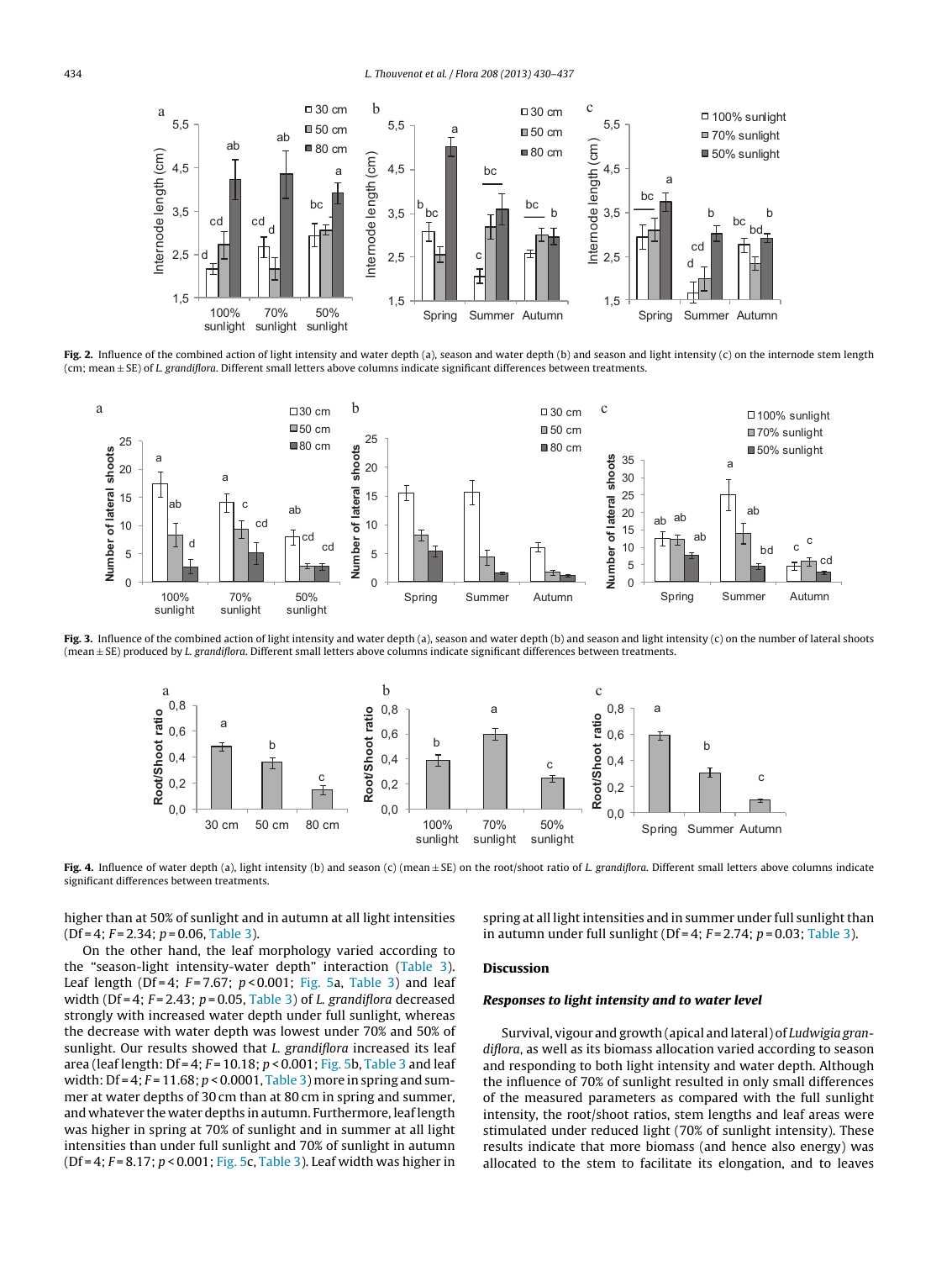<span id="page-5-0"></span>

**Fig. 5.** Influence of the combined action of light intensity and water depth (a), season and water depth (b) and season and light intensity (c) on the leaf length (cm; mean  $\pm$  SE) of *L. grandiflora*. Different small letters above columns indicate significant differences between treatments.

in order to capture light and to grow out of the shade. A switch from below- to above-ground allocation, with an increase in shoot length, decrease in branch number ([Strand](#page-7-0) [and](#page-7-0) [Weisner,](#page-7-0) [2001\),](#page-7-0) changes in canopy structure and of leaf area are common adaptations of many aquatic plants under reduced light [\(Blanch](#page-7-0) et [al.,](#page-7-0) [1998;](#page-7-0) [Cenzato](#page-7-0) [and](#page-7-0) [Ganf,](#page-7-0) [2001;](#page-7-0) [Goldsborough](#page-7-0) [and](#page-7-0) [Kemp,](#page-7-0) [1988\)](#page-7-0) in order to concentrate photosynthetic tissues close to the water surface [\(Barko](#page-6-0) [and](#page-6-0) [Smart,](#page-6-0) [1981\).](#page-6-0) Potamogeton amplifolius ([Cronin](#page-7-0) [and](#page-7-0) [Lodge,](#page-7-0) [2003\)](#page-7-0) and Myriophyllum spicatum ([Abernethy](#page-6-0) et [al.,](#page-6-0) [1996\)](#page-6-0) allocate more biomass to shoots than roots in response to shade. 25% of light reduced the belowground biomass, increased stem length, and reduced branching and lateral spread of the three exotic in Europe species Elodea canadensis, Egeria densa and Lagarosiphon major ([Riis](#page-7-0) et [al.,](#page-7-0) [2012\).](#page-7-0) Low light (50% of sunlight) significantly reduced the biomass and lateral growth as well as the root/shoot ratio and the pneumatophore biomass of L. grandiflora. Our results suggest that L. grandiflora responds to shade by stem elongation, and by reducing its branching and its root biomass similarly like other species. L. grandiflora did not tolerate strong shade conditions (50% of sunlight), whereas the plant could resist reduced light conditions (70% of sunlight). L. grandiflora obviously prefers high light intensity: its leaves reach maximum photosynthetic rates of up to 2200  $\mu$ mol CO<sub>2</sub> h<sup>-1</sup> g<sup>-1</sup> dry weight ([Hussner,](#page-7-0) [2010\).](#page-7-0) This species may endure less favourable environmental conditions for a certain length of time, instead of responding immediately by allocating its energy morphogenetically investing into costly plastic responses in order to avoid the shade effect.

The amphibious species *L. grandiflora* shows similarities between shade and deep water adaptation responses. The survival and the growth responses of L. grandiflora are dependent on the water depth. At the deepest water levels, the root/shoot ratio and the biomass were strongly reduced. Water depth and light intensity induced the same morphological changes and responses in L. gran-diflora. These two environmental factors are strongly linked [\(Lacoul](#page-7-0) [and](#page-7-0) [Freedman,](#page-7-0) [2006\).](#page-7-0) Stems and internodes were the longest in the deepest water. Stem lengths were similar at water depths of 30 and 80 cm, which could be due to its widespread canopy formation in shallow water, capturing light near the water surface and colonizing the available water column. Thus, deep water reduced the amount and allocation of biomass, stem perimeter, and lateral growth of L. grandiflora. The reduction of stem diameter increases its flexibility, reducing mechanical damage from high water velocity ([Boeger](#page-7-0) [and](#page-7-0) [Poulson,](#page-7-0) [2003\).](#page-7-0)

Reduction of biomass, stem length and leaf area were also found as responses to deep water by Ipomaea aquatica [\(Lin](#page-7-0) et [al.,](#page-7-0) [2012\),](#page-7-0) Eleocharis sphacelata [\(Asaeda](#page-6-0) et [al.,](#page-6-0) [2006\),](#page-6-0) Vallisneria natans ([Xiao](#page-7-0) et [al.,](#page-7-0) [2007\),](#page-7-0) and Myriophyllum aquaticum ([Wersal](#page-7-0) [and](#page-7-0) [Madsen,](#page-7-0) [2011\).](#page-7-0) Furthermore, the reduction of root biomass in deep water could increase the risk of becoming uprooted, which may favour dispersal capacity.

In this study, pneumatophores (or aerenchymatous roots) were well developed in 30 cm of water. The increase of aerenchymatous tissue in shoots and roots is the most common and important adaptation to survive long-term flooding ([Jackson](#page-7-0) [and](#page-7-0) [Armstrong,](#page-7-0) [1999\)](#page-7-0) and the quantity of pneumatophores seemed to be linked to the canopy biomass of L. grandiflora. Most wetland and amphibious species have roots containing highly porous tissues [\(Blom,](#page-7-0) [1999\).](#page-7-0) These aerenchymatous roots potentially aerate the sub-mersed shoots [\(Ellmore,](#page-7-0) [1981a,b\).](#page-7-0) For example, the root porosity of Myriophyllum aquaticum increases with increasing water level [\(Hussner](#page-7-0) et [al.,](#page-7-0) [2009\).](#page-7-0) The morphological responses of L. grandiflora to water depth suggested that this plant is better adapted to low and medium water levels, than to deep water.

When plants were stressed with high water levels and shade simultaneously, their growth was not only influenced by each of these two factors independently, but also by the effects that different water depths had on the resulting light intensity. Thus, the interaction of these two factors could lead to 3 types of effect. Firstly, interaction could have an amplifying effect, corresponding to a total effect on plants which is stronger than that expected on the basis of both effects occurring separately ([Lenssen](#page-7-0) et [al.,](#page-7-0) [2003\).](#page-7-0) Secondly, the two factors may also affect plant growth independently or interact in such a way that one factor reduces the impact of additional factors [\(Lenssen](#page-7-0) et [al.,](#page-7-0) [2003\).](#page-7-0) Thirdly, the interaction could result in a reduced effect in cases when one stress is so strong that additional limitations hardly depress plant growth any further [\(Chapin](#page-7-0) et [al.,](#page-7-0) [1987;](#page-7-0) [Lenssen](#page-7-0) et [al.,](#page-7-0) [2003\).](#page-7-0) Only stem length and root/shoot ratio are not related to the interaction of water depth and light intensity, whereas most of the measured traits could be explained by this interaction. The combination of a high shading effect and deep water has an amplified effect on morphological traits of L. grandiflora. Biomasses, apical and lateral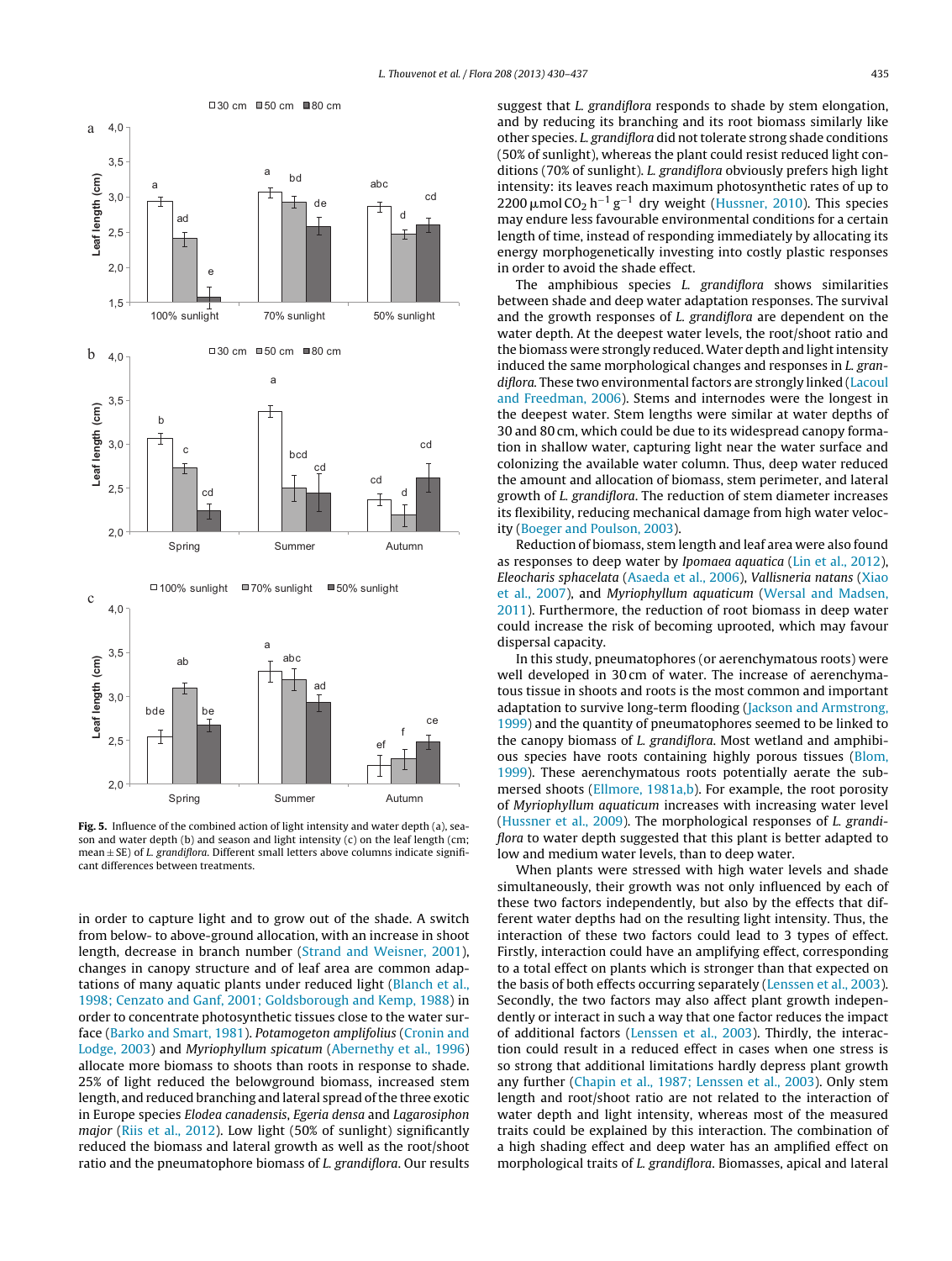<span id="page-6-0"></span>growth, as well as pneumatophore biomass were all reduced as a result of a combination of both effects. However, the leaf area decreased strongly with increasing water depth under full sunlight conditions, but the reduction of leaf area was lower under 70% and 50% of sunlight than under full sunlight conditions. This result was also found on emergent wetland species, Eupatorium cannabinum, Mentha aquatica and Myosotis scorpioides ([Lenssen](#page-7-0) et [al.,](#page-7-0) [2003\).](#page-7-0)

## **Responses according to season**

The response of plants to environmental factors might be different according to the stage in their life cycle ([Battaglia](#page-7-0) et [al.,](#page-7-0) [2000;](#page-7-0) [Zedler](#page-7-0) et [al.,](#page-7-0) [1990\).](#page-7-0) In L. grandiflora a significant temporal effect was found for most of the investigated traits, suggesting that the responses to either water depth or light intensity changed seasonally. The survival of L. grandiflora in relation to environmental factors was higher at the beginning (spring) and at the end (autumn) of its life cycle. Morphological traits of L. grandiflora were more impacted by these factors in autumn than in spring and summer. High biomass and canopy area were produced during the spring and summer with a gradual decline in autumn. Senescence occurred during winter, and the development of new shoots during spring.

The growing phase of L. grandiflora begins in spring with the emergence and rapid development of new shoots from buds of the rhizomes. To obtain the nutrients necessary for growth, many plants invest more energy in the production of root biomass than in shoots during the early stage of growth ([Going](#page-7-0) et [al.,](#page-7-0) [2008\),](#page-7-0) and plasticity in biomass allocation patterns may be partially constrained by the seasonal cycle of species ([McConnaughay](#page-7-0) [and](#page-7-0) [Coleman,](#page-7-0) [1999\).](#page-7-0) The production of aerenchymatous roots by L. grandiflora was higher during this period under low water depth as well as under natural, full, and under 70% of sunlight.

In late spring and in early summer, apical growth and branching were observed. The stems elongated horizontally and branched, extensively colonizing a maximum surface area. According to [Boeger](#page-7-0) [and](#page-7-0) [Poulson](#page-7-0) [\(2003\),](#page-7-0) the increase in stem diameter and length of internodes of the amphibious Veronica anagallis-aquatica leads to the development of temporary aerial branches in spring and summer. The development of temporary aerial branches of L. grandiflora could permit sexual reproduction through the development of flowers and fruits. However, the summer period, with unpredictable variations in water level is a critical stage in the successful establishment of L. grandiflora [\(Ruaux,](#page-7-0) [2008\).](#page-7-0) The emergence of the reproductive organs is related to the erect stems which are strongly linked to water level: no reproductive organs are formed if stems of L. grandiflora are erected less than 10 cm above the water [\(Ruaux,](#page-7-0) [2008\).](#page-7-0)

In autumn, degeneration of mats, defoliation and a decrease in the number and total length of branches appeared, which could explain the lower biomass and morphological response to water depth or shade in autumn during our experiment.

## **Invasiveness of L. grandiflora and implications for its management**

The morphological plasticity of Ludwigia grandiflora is an important feature which explains the invasive success of this species, and its establishment in new habitats. L. grandiflora is a plastic species which shows a high tolerance to different water levels and to different light intensities which confers an adaptive advantage to this plant. However, many factors have not been taken into account in this study, such as the influence of substrate or water velocity, on plant growth. In our experiment, full sunlight and water depths of 30 cm seemed to be the optimal growth conditions for L. grandiflora, with a higher vigour in spring and summer during its growing phase. Light intensity and water depth could play an important role in determining the success of the establishment of L. grandiflora into new habitats. L. grandiflora could colonize a wide range of habitats with the colonization of light-exposed or moderately shaded aquatic habitats, as well as shallow water environments and their terrestrial margins. Our findings have some implications for the management of L. grandiflora. Increased water depth and shade in the environment could limit invasion by L. grandiflora and might reduce their invasion dynamics. The presence of helophytes or well-developed riparian vegetation could reduce the light available for L. grandiflora (emerged and submerged growth forms). A restoration strategy (light manipulation techniques) could consist of the development of a closed and dense canopy cover, through plantation, to limit the colonization of water bodies by water primrose. However, increased canopy cover can decrease the growth of some native aquatic species. In order to evaluate such a restoration strategy, knowledge about effects of light availability on the growth and survival of both native macrophytes and invasive species is required. Similarly, the maintenance of high water levels could reduce the growth of L. grandiflora, by avoiding the production of erect stems, thus limiting its colonization. Furthermore, the previous establishment of native helophytes which are better adapted to the given conditions [\(Dutartre](#page-7-0) et [al.,](#page-7-0) [2007\)](#page-7-0) could outcompete L. grandiflora.

A major challenge is to limit the expansion of this invasive species in the context of global changes. Climate changes will potentially favour the invasiveness of some exotic species, but other currently invasive species could become greater or lesser threats [\(Thuiller](#page-7-0) et [al.,](#page-7-0) [2007\).](#page-7-0) They will impact inland aquatic ecosystems. Water levels are expected to increase in lakes at high latitudes, where climate models indicate increased precipitation, while water levels at mid- and low latitudes are projected to decline (Bates et al., 2008). Aquatic non-indigenous plants could benefit from increasing seasonality and more marked wet and dry cycles. Fewer winter frosts and the decrease of water levels at mid-latitudes may cause the expansion of colonization areas of tropical species, such as Ludwigia grandiflora, whereas deep water levels and colder winter could limit the growth of this species at high latitudes.

## **Acknowledgements**

We thank Didier Azam and the staff of the Unité Expérimentale d'Écologie et d'Écotoxicologie aquatique (Institut National de la Recherche Agronomique, Rennes, France) including Martine Ollitrault, Alphonse Quéméneur, Maïra Coke, Antoine Gallard, Bernard Joseph and Cédric Lacoste for preparing the experimental design and their assistance during the experiments. We also thank Emilie Kerdreac'h, Julia Marion, Laurent Martinez, and Valerie Gouesbet for technical assistance.

## **References**

- Abernethy, V.J., Sabbatini, M.R., Murphy, K.J., 1996. [Response](http://refhub.elsevier.com/S0367-2530(13)00076-5/sbref0005) [of](http://refhub.elsevier.com/S0367-2530(13)00076-5/sbref0005) [Elodea](http://refhub.elsevier.com/S0367-2530(13)00076-5/sbref0005) [canaden](http://refhub.elsevier.com/S0367-2530(13)00076-5/sbref0005)[sis](http://refhub.elsevier.com/S0367-2530(13)00076-5/sbref0005) [Michx](http://refhub.elsevier.com/S0367-2530(13)00076-5/sbref0005) [and](http://refhub.elsevier.com/S0367-2530(13)00076-5/sbref0005) [Myriophyllum](http://refhub.elsevier.com/S0367-2530(13)00076-5/sbref0005) [spicatum](http://refhub.elsevier.com/S0367-2530(13)00076-5/sbref0005) [L](http://refhub.elsevier.com/S0367-2530(13)00076-5/sbref0005) [to](http://refhub.elsevier.com/S0367-2530(13)00076-5/sbref0005) [shade,](http://refhub.elsevier.com/S0367-2530(13)00076-5/sbref0005) [cutting](http://refhub.elsevier.com/S0367-2530(13)00076-5/sbref0005) [and](http://refhub.elsevier.com/S0367-2530(13)00076-5/sbref0005) [competition](http://refhub.elsevier.com/S0367-2530(13)00076-5/sbref0005) [in](http://refhub.elsevier.com/S0367-2530(13)00076-5/sbref0005) [experimental](http://refhub.elsevier.com/S0367-2530(13)00076-5/sbref0005) [culture.](http://refhub.elsevier.com/S0367-2530(13)00076-5/sbref0005) [Hydrobiologia](http://refhub.elsevier.com/S0367-2530(13)00076-5/sbref0005) [340,](http://refhub.elsevier.com/S0367-2530(13)00076-5/sbref0005) [219–224.](http://refhub.elsevier.com/S0367-2530(13)00076-5/sbref0005)
- Asaeda, T., Manatunge, J., Rajapakse, L., Fujino, T., 2006. [Growth](http://refhub.elsevier.com/S0367-2530(13)00076-5/sbref0010) [dynamics](http://refhub.elsevier.com/S0367-2530(13)00076-5/sbref0010) [and](http://refhub.elsevier.com/S0367-2530(13)00076-5/sbref0010) [biomass](http://refhub.elsevier.com/S0367-2530(13)00076-5/sbref0010) [allocation](http://refhub.elsevier.com/S0367-2530(13)00076-5/sbref0010) [of](http://refhub.elsevier.com/S0367-2530(13)00076-5/sbref0010) [Eleocharis](http://refhub.elsevier.com/S0367-2530(13)00076-5/sbref0010) [sphacelata](http://refhub.elsevier.com/S0367-2530(13)00076-5/sbref0010) [at](http://refhub.elsevier.com/S0367-2530(13)00076-5/sbref0010) [different](http://refhub.elsevier.com/S0367-2530(13)00076-5/sbref0010) [water](http://refhub.elsevier.com/S0367-2530(13)00076-5/sbref0010) [depths:](http://refhub.elsevier.com/S0367-2530(13)00076-5/sbref0010) [observa](http://refhub.elsevier.com/S0367-2530(13)00076-5/sbref0010)[tions,](http://refhub.elsevier.com/S0367-2530(13)00076-5/sbref0010) [modeling,](http://refhub.elsevier.com/S0367-2530(13)00076-5/sbref0010) [and](http://refhub.elsevier.com/S0367-2530(13)00076-5/sbref0010) [applications.](http://refhub.elsevier.com/S0367-2530(13)00076-5/sbref0010) [Landscape](http://refhub.elsevier.com/S0367-2530(13)00076-5/sbref0010) [Ecol.](http://refhub.elsevier.com/S0367-2530(13)00076-5/sbref0010) [Eng.](http://refhub.elsevier.com/S0367-2530(13)00076-5/sbref0010) [2,](http://refhub.elsevier.com/S0367-2530(13)00076-5/sbref0010) [31](http://refhub.elsevier.com/S0367-2530(13)00076-5/sbref0010)–[39.](http://refhub.elsevier.com/S0367-2530(13)00076-5/sbref0010)
- Barko, J.W., Smart, R.M., 1981. [Comparative](http://refhub.elsevier.com/S0367-2530(13)00076-5/sbref0015) [influences](http://refhub.elsevier.com/S0367-2530(13)00076-5/sbref0015) [of](http://refhub.elsevier.com/S0367-2530(13)00076-5/sbref0015) [light](http://refhub.elsevier.com/S0367-2530(13)00076-5/sbref0015) [and](http://refhub.elsevier.com/S0367-2530(13)00076-5/sbref0015) [temperature](http://refhub.elsevier.com/S0367-2530(13)00076-5/sbref0015) [on](http://refhub.elsevier.com/S0367-2530(13)00076-5/sbref0015) [the](http://refhub.elsevier.com/S0367-2530(13)00076-5/sbref0015) [growth](http://refhub.elsevier.com/S0367-2530(13)00076-5/sbref0015) [and](http://refhub.elsevier.com/S0367-2530(13)00076-5/sbref0015) [metabolism](http://refhub.elsevier.com/S0367-2530(13)00076-5/sbref0015) [of](http://refhub.elsevier.com/S0367-2530(13)00076-5/sbref0015) [selected](http://refhub.elsevier.com/S0367-2530(13)00076-5/sbref0015) [submersed](http://refhub.elsevier.com/S0367-2530(13)00076-5/sbref0015) [freshwater](http://refhub.elsevier.com/S0367-2530(13)00076-5/sbref0015) [macrophytes.](http://refhub.elsevier.com/S0367-2530(13)00076-5/sbref0015) [Ecol.](http://refhub.elsevier.com/S0367-2530(13)00076-5/sbref0015) [Monogr.](http://refhub.elsevier.com/S0367-2530(13)00076-5/sbref0015) [51,](http://refhub.elsevier.com/S0367-2530(13)00076-5/sbref0015) [219](http://refhub.elsevier.com/S0367-2530(13)00076-5/sbref0015)–[235.](http://refhub.elsevier.com/S0367-2530(13)00076-5/sbref0015)
- Bates, B.C., Kundzewicz, Z.W., Wu, S., Palutikof, J.P. (Eds.), 2008. [Climate](http://refhub.elsevier.com/S0367-2530(13)00076-5/sbref0020) [Change](http://refhub.elsevier.com/S0367-2530(13)00076-5/sbref0020) [and](http://refhub.elsevier.com/S0367-2530(13)00076-5/sbref0020) [Water.](http://refhub.elsevier.com/S0367-2530(13)00076-5/sbref0020) [Technical](http://refhub.elsevier.com/S0367-2530(13)00076-5/sbref0020) [Paper](http://refhub.elsevier.com/S0367-2530(13)00076-5/sbref0020) of the [Intergovernmental](http://refhub.elsevier.com/S0367-2530(13)00076-5/sbref0020) [Panel](http://refhub.elsevier.com/S0367-2530(13)00076-5/sbref0020) [on](http://refhub.elsevier.com/S0367-2530(13)00076-5/sbref0020) [Climate](http://refhub.elsevier.com/S0367-2530(13)00076-5/sbref0020) [Change.](http://refhub.elsevier.com/S0367-2530(13)00076-5/sbref0020) [IPCC,](http://refhub.elsevier.com/S0367-2530(13)00076-5/sbref0020) [Secretariat,](http://refhub.elsevier.com/S0367-2530(13)00076-5/sbref0020) [Geneva,](http://refhub.elsevier.com/S0367-2530(13)00076-5/sbref0020) [210](http://refhub.elsevier.com/S0367-2530(13)00076-5/sbref0020) [pp.](http://refhub.elsevier.com/S0367-2530(13)00076-5/sbref0020)
- Battaglia, L.L., Sharitz, R.R., 2006. [Responses](http://refhub.elsevier.com/S0367-2530(13)00076-5/sbref0025) [of](http://refhub.elsevier.com/S0367-2530(13)00076-5/sbref0025) [floodplain](http://refhub.elsevier.com/S0367-2530(13)00076-5/sbref0025) [forest](http://refhub.elsevier.com/S0367-2530(13)00076-5/sbref0025) [species](http://refhub.elsevier.com/S0367-2530(13)00076-5/sbref0025) [to](http://refhub.elsevier.com/S0367-2530(13)00076-5/sbref0025) [spatially](http://refhub.elsevier.com/S0367-2530(13)00076-5/sbref0025) [condensed](http://refhub.elsevier.com/S0367-2530(13)00076-5/sbref0025) [gradients:](http://refhub.elsevier.com/S0367-2530(13)00076-5/sbref0025) [a](http://refhub.elsevier.com/S0367-2530(13)00076-5/sbref0025) [test](http://refhub.elsevier.com/S0367-2530(13)00076-5/sbref0025) [of](http://refhub.elsevier.com/S0367-2530(13)00076-5/sbref0025) [the](http://refhub.elsevier.com/S0367-2530(13)00076-5/sbref0025) [flood-shade](http://refhub.elsevier.com/S0367-2530(13)00076-5/sbref0025) [tolerance](http://refhub.elsevier.com/S0367-2530(13)00076-5/sbref0025) [tradeoff](http://refhub.elsevier.com/S0367-2530(13)00076-5/sbref0025) [hypothesis.](http://refhub.elsevier.com/S0367-2530(13)00076-5/sbref0025) [Oecologia](http://refhub.elsevier.com/S0367-2530(13)00076-5/sbref0025) [147,](http://refhub.elsevier.com/S0367-2530(13)00076-5/sbref0025) [108–118.](http://refhub.elsevier.com/S0367-2530(13)00076-5/sbref0025)